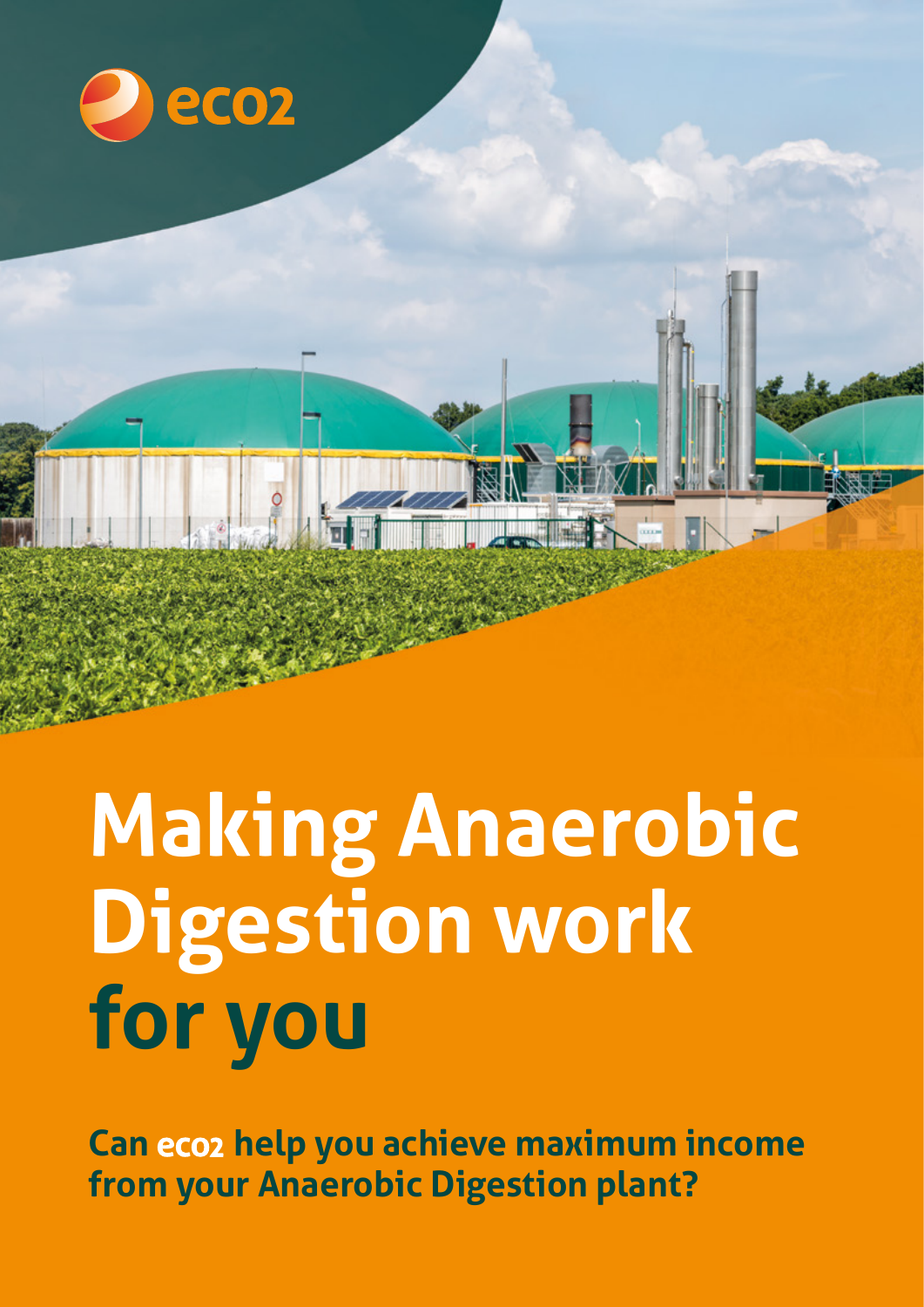Negotiating Power Purchase Agreements, dealing with OFGEM, sourcing fuel or feedstock, or compiling financial and performance reports can be a lot of work for an owneroperator without help of an experienced Asset Manager. Wouldn't it be great to have this taken care of, so you can focus on the rest of your business?

## **Do you need help managing your Anaerobic Digestion plant?**

With 20 years of experience in renewable energy, Eco2 are the UK's leading renewable energy asset manager. Our teams manage assets on behalf of the UK's biggest renewables investment funds, across East Anglia, Wales, the East Midlands, North East and North West.

Our network means we can deliver the savings to small AD operators that previously were only available to large renewable investors. Whether it is sourcing parts or feedstock at competitive pricing, or negotiating better PPAs with power off-takers, our relationships and economies of scale mean that with Eco2, your asset will perform better.

We can handle everything involved in running a renewable energy asset, across technical and commercial management, project development, operational asset management, fuel procurement, financial reporting and regulatory compliance. So whether you need help negotiating a Gas/Power Purchase Agreement, obtaining environmental permits and consents, or managing contractors and financial reporting, we can take the angst out of AD, and do as much or as little as you require.

#### **Keep the feedstock rolling**

Every year, we source a million tonnes of straw and other biomass for bioenergy plants in Lincolnshire, Norfolk, and South Wales. Our teams across the UK deal directly with the fuel and feedstock supply chain, as well as operating 150,000 tonnes of feedstock storage capacity. Our network means we can maintain a predictable and consistent supply of feedstock for your AD plant, at the best value available. Call us now to find out how we can improve your feedstock supply.

#### **AD management made easy**

We have built our own software to make managing renewable energy assets easy. Our bespoke software handles contract, inventory, logistic and financial management, and manages the whole process of fuel contracting, ordering and logistics, from end-to-end. Because our software is built and maintained by Eco2 in-house, we can adapt it to fit the way you want to work, adding or changing whatever functionality you need, at low cost and without fuss. Call us now to find out how our software can help manage your plant.



### **Join the green gas revolution**

Your biogas could be worth more in the transport market than it can make from the Renewable Heat Incentive. The market in renewable transport fuels is growing fast as more and more hauliers make the switch to biomethane fuel. You can be part of the green gas vanguard too. Call us now to find out how.